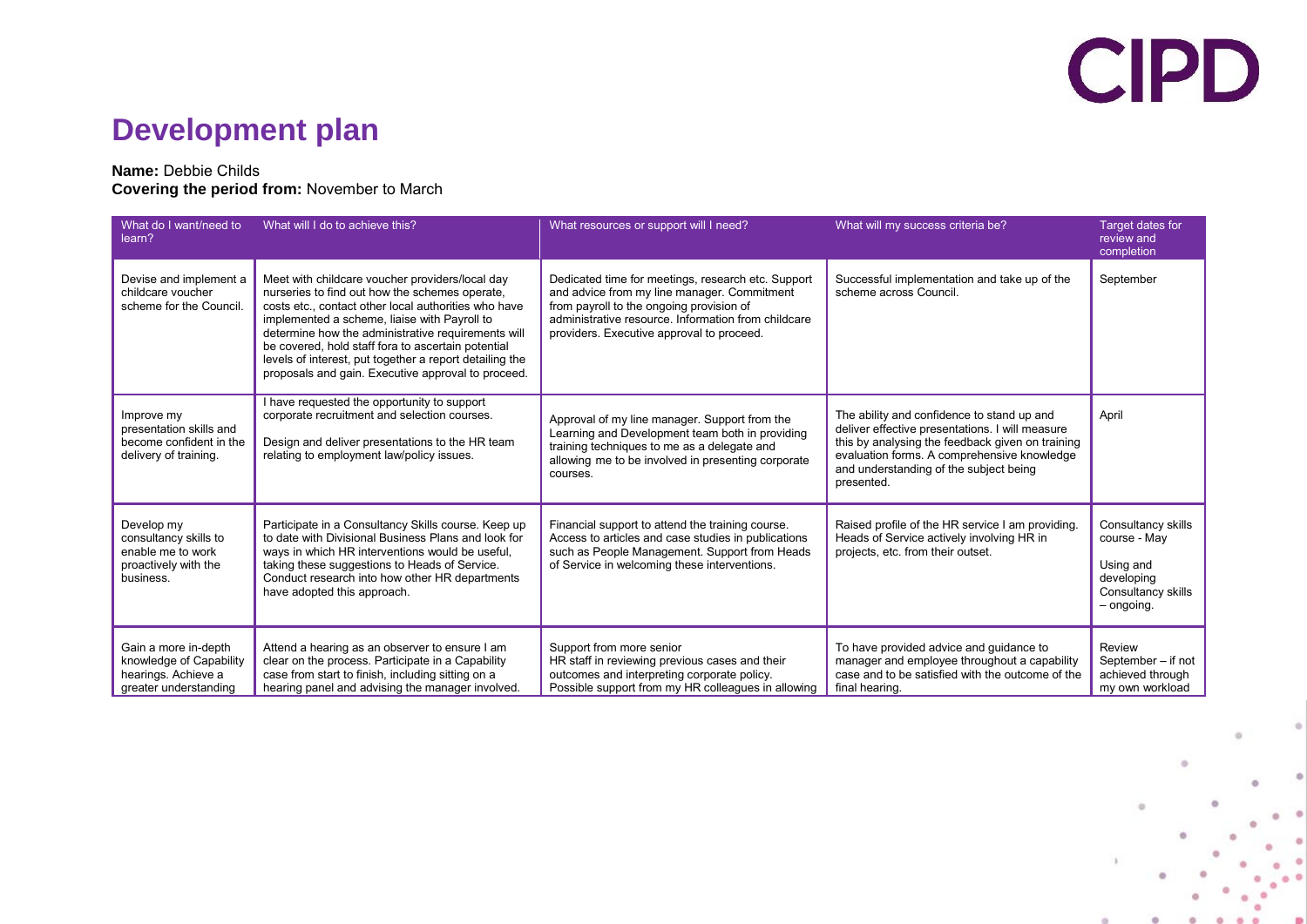|  | of the policy and its<br>practical application.                                                                              |                                                                                                                                                                                                                                                                                               | me to lead on a case outside my own area. Access<br>up to date policies and procedures.                                                                                                                                                                          |                                                                                                                                                                                        | actively seek to<br>take on a case<br>from another area.                         |
|--|------------------------------------------------------------------------------------------------------------------------------|-----------------------------------------------------------------------------------------------------------------------------------------------------------------------------------------------------------------------------------------------------------------------------------------------|------------------------------------------------------------------------------------------------------------------------------------------------------------------------------------------------------------------------------------------------------------------|----------------------------------------------------------------------------------------------------------------------------------------------------------------------------------------|----------------------------------------------------------------------------------|
|  | Have more involvement<br>in policy writing in order<br>to fully understand how<br>the process works at<br>the Council.       | Express my interest in policy writing. Maintain a<br>comprehensive knowledge and understanding of<br>corporate policies and procedures. Keep up to date<br>with the HR business plan and forthcoming<br>legislation to identify policies requiring review.                                    | Support from the Head of HR and HR Managers to<br>guide me through the process and to allocate<br>project work to me. Allocation of time to carry out<br>project work. Constructive feedback from HR<br>colleagues. Managers and Trade Union<br>representatives. | Writing/revising a policy and seeing it through to<br>its successful implementation.                                                                                                   | April (ongoing)                                                                  |
|  | Upgrade my Graduate<br>CIPD membership to<br>achieve chartered<br>MCIPD status.                                              | Self-study. Completion of CPD record and<br>development plan.                                                                                                                                                                                                                                 | Support from my senior HR colleagues to provide<br>advice/act as a sponsor.                                                                                                                                                                                      | Having my application for upgrading accepted<br>by the CIPD and gaining chartered MCIPD<br>status.                                                                                     | April                                                                            |
|  | In conjunction with<br>managers devise and<br>deliver help<br>guides/workshops on<br>HR issues.                              | Instigate discussions with Heads of Services to<br>ascertain requirements. Ensure I have a<br>comprehensive understanding of the policy/<br>procedure to be presented. Design and deliver<br>workshops to managers and employees, adjusting<br>style and content to suit different audiences. | Management buy-in to allow me to proceed. Time<br>directed away from my normal duties to enable me<br>to research and write the workshops. Dedicated<br>time at HR team meetings to "trial" the workshops<br>before going live.                                  | Reduction in the number of queries received on<br>a day-to-day basis due to better understanding<br>of policies and procedures.                                                        | April (ongoing)                                                                  |
|  | Further my knowledge<br>of the corporate<br>restructuring process.                                                           | Take a lead HR role in the restructure of the<br><b>Customer Services Division.</b>                                                                                                                                                                                                           | Guidance and support from my line manager.                                                                                                                                                                                                                       | Successful implementation of a new and<br>Divisional structure. All staff issues dealt with.<br>All job descriptions, structure charts, electronic<br>records etc., updated correctly. | Customer<br>Services Division<br>restructure -<br>completion date<br>1st October |
|  | Develop my knowledge<br>of reporting from the HR<br>system to enable me to<br>provide accurate<br>management<br>information. | Coaching sessions from<br>my line manager in writing<br>and running reports to<br>prepare information for<br>Managers.                                                                                                                                                                        | Dedicated time to allow me to practice reporting.<br>Delegation of reporting tasks to me to ensure I<br>receive sufficient practice to become competent in<br>this area.                                                                                         | The ability to produce management information<br>on request.                                                                                                                           | June 2007.                                                                       |
|  | Ensure I keep up to<br>date with Employment<br>Law developments and                                                          | Self-study utilising CIPD updates and publications,<br>employment law websites, etc. Attend courses,<br>seminars and briefings as appropriate.                                                                                                                                                | Continued CIPD membership. Internet access.<br>Links with local solicitors/South East<br>Employers/other providers.                                                                                                                                              | Ongoing commitment to personal development.<br>Increased credibility - both myself and<br>Managers confident in the accuracy of the                                                    | Ongoing                                                                          |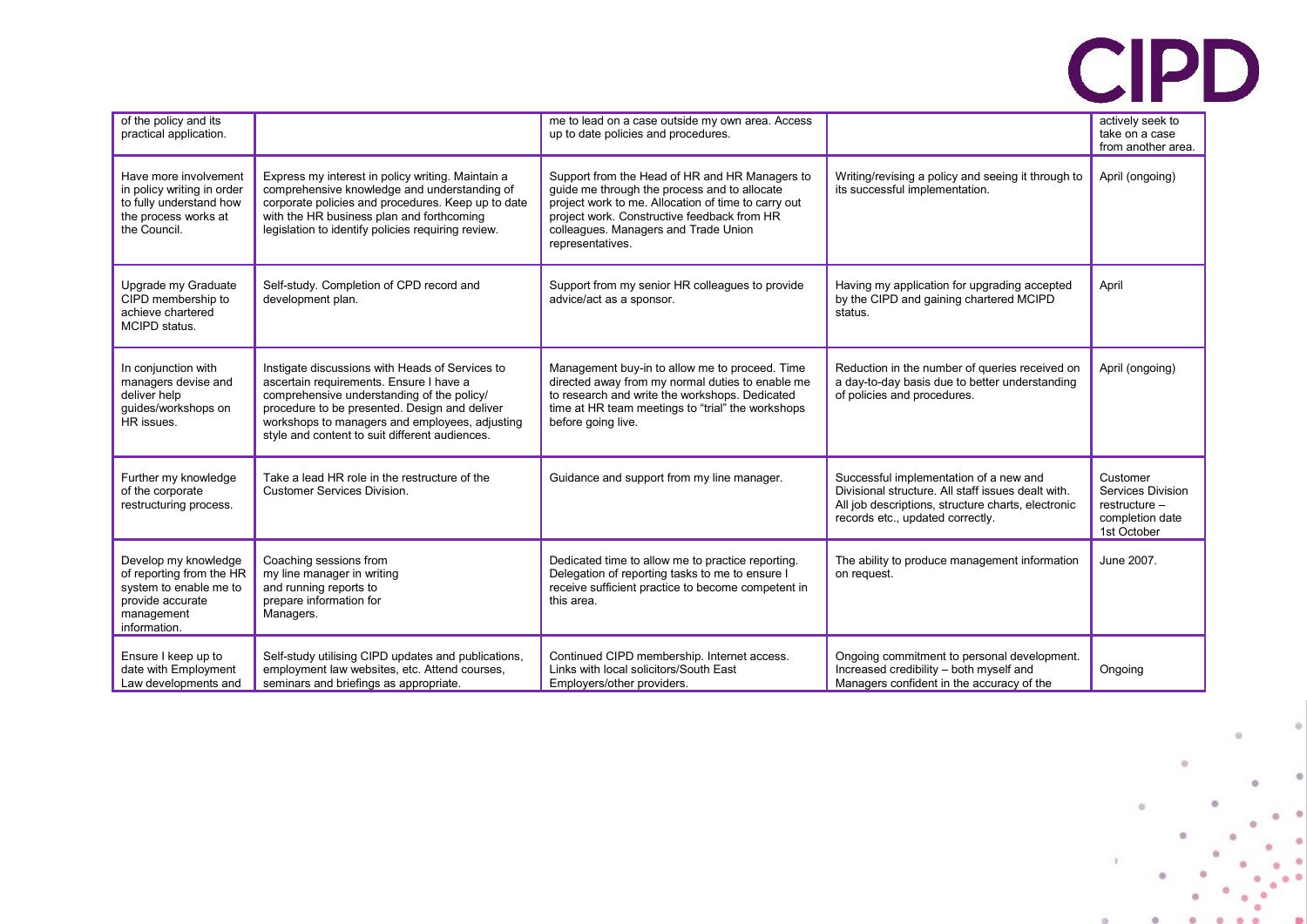| am aware of their<br>implications for the |  | advice I am giving them. Reguesting further<br>'feedback on my performance from Heads of |  |
|-------------------------------------------|--|------------------------------------------------------------------------------------------|--|
| Council.                                  |  | Service and acting on the results.                                                       |  |

### **CPD record**

| Key dates             | What did you do?                                                                                                                                                                                                                                     | Why?                                                                                                                                                                                                                                                                                                                            | What did you learn from this?                                                                                                                                                                                                                                                                                                                | How have/will you use this?                                                                                                                                                                                                                               |
|-----------------------|------------------------------------------------------------------------------------------------------------------------------------------------------------------------------------------------------------------------------------------------------|---------------------------------------------------------------------------------------------------------------------------------------------------------------------------------------------------------------------------------------------------------------------------------------------------------------------------------|----------------------------------------------------------------------------------------------------------------------------------------------------------------------------------------------------------------------------------------------------------------------------------------------------------------------------------------------|-----------------------------------------------------------------------------------------------------------------------------------------------------------------------------------------------------------------------------------------------------------|
| November              | Instigated regular 1-1<br>meetings with the Heads<br>of Service within my areas<br>of responsibility.                                                                                                                                                | To ensure the ongoing flow of information<br>between HR and other departments and to<br>achieve an in-depth knowledge of issues<br>within those areas.                                                                                                                                                                          | The value of keeping informed of developments<br>within my service areas and of raising my profile<br>and gaining credibility with Heads of Service. It is<br>beneficial to document discussions, actions and<br>agreements for future reference.                                                                                            | I will use the information gained to incorporate<br>departmental requirements into mine and the teams work<br>scheduling, where possible, and to adopt a proactive<br>approach in suggesting timely HR interventions and<br>support.                      |
| November<br>(ongoing) | Identified several<br>members of staff whose<br>sickness absence had<br>triggered the need for<br>action, set up and<br>participated in my first<br>formal absence review<br>meetings, providing<br>advice and guidance to<br>the Managers involved. | Statistics indicated a higher level of sickness<br>absence in the Contact Centre than in other<br>areas of the Council. The cost, both in<br>monetary terms and in staff morale, of days<br>being lost due to sickness absence was<br>unacceptable and impacted significantly on<br>service delivery and customer satisfaction. | learned a great deal about methods of managing<br>long and short term absences, the impact of the<br>Disability Discrimination Act, the role of the<br>occupational<br>Health Service. It also provides an opportunity for<br>HR to make a difference to the business and use of<br>resources whilst ensuring support for staff welfare.     | Sickness absence is an ongoing concern within the team<br>and across the Council. I have continued to utilise the<br>information available to highlight problem cases to<br>Managers and to take these forward where formal<br>intervention is necessary. |
| December              | Attended a training course<br>on Managing People<br>Performance. This is<br>essential training for<br>managers and provides<br>an overview on the 'tools'<br>for managers in dealing<br>with performance issues.                                     | This was one of my developmental areas as I<br>had not been involved in many Disciplinary,<br>Grievance, Capability or Absence cases in<br>my career.                                                                                                                                                                           | The importance of preventative measures such as<br>setting targets and review periods and being strict in<br>keeping to them. I gained a greater understanding<br>of methods of planning and conducting performance<br>meetings and hearings. The key skills were<br>preparation, investigation, checking, decision<br>making and reviewing. | This causes an increased level of stress to those involved.<br>I have requested more practical experience when issues<br>arise to allow me to put into practice the things I learned on<br>the course.                                                    |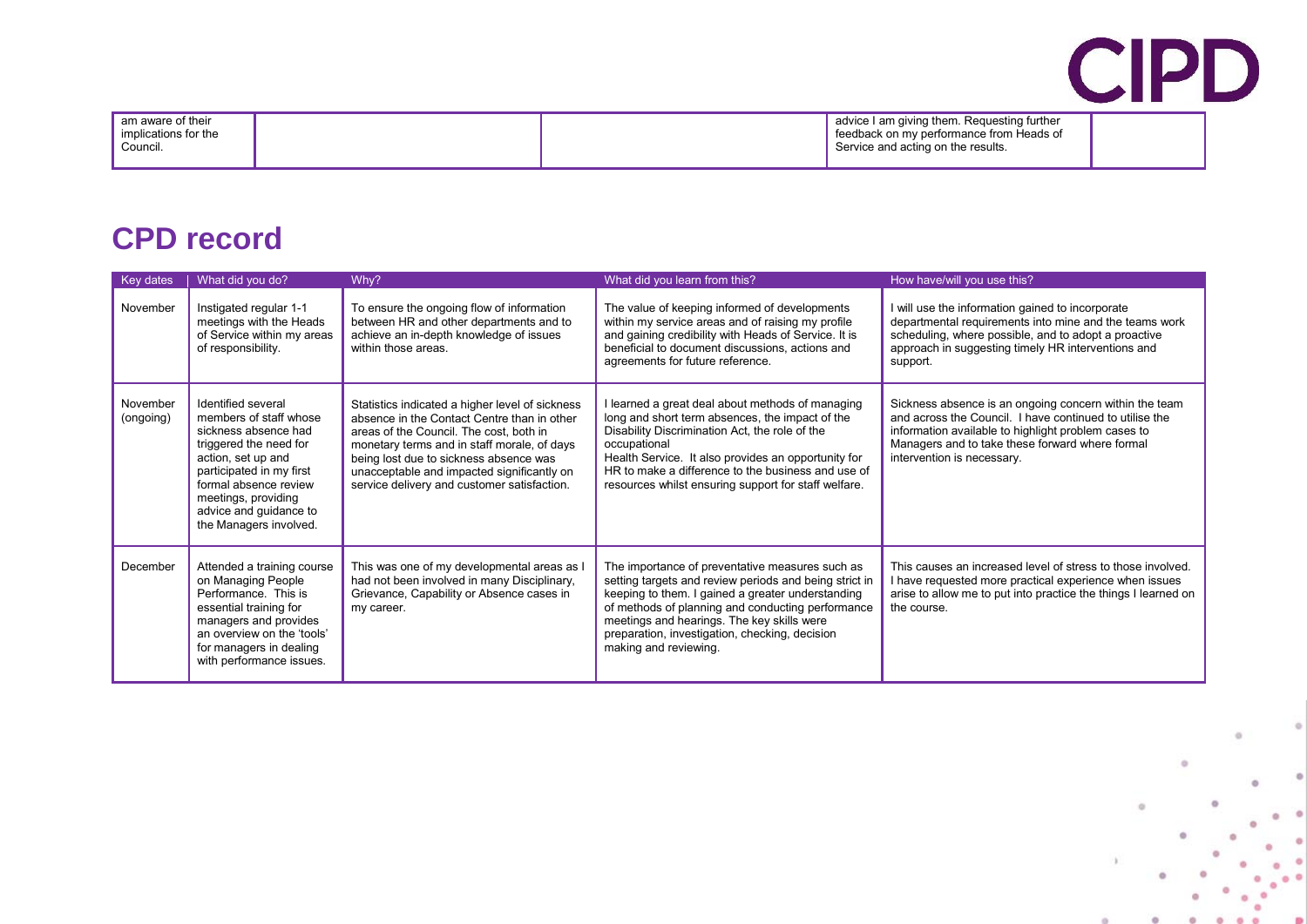| January  | I chaired my first job<br>evaluation panel.                                                                                                                                                                                                   | The HR Officer role was upgraded following a<br>restructure of the HR Division. Fewer<br>resources at senior level meant that I took on<br>some of the duties which had previously been<br>the responsibility of the HR Managers. The<br>Council's JE scheme covers 13 factors which<br>are individually assessed by a panel. It is<br>important to ensure the factors are also<br>reflected in the relevant job descriptions and<br>candidate specification. | This was a new challenge for me as I was in a<br>position to influence the grading and salary level of<br>the post. I learned the importance of asking very<br>specific questions and looking at similar posts<br>across the organisation to ensure fairness and<br>consistency. It also gave me the chance to practice<br>my listening and negotiation skills as, although I<br>was chairing the panel and the final decision rested<br>with me, I had to achieve an outcome which was<br>agreeable to the Line Manager and Union<br>representative. | I have used this as a stepping stone to broaden my<br>knowledge of the job evaluation process. Familiarity with<br>grading structures across the organisation means that I am<br>now in a position to recognise when a role does not sit<br>comfortably within the structure and will recommend<br>reassessment. I have also used this experience recently to<br>undertake the re-evaluation of an entire Division (28 posts)<br>as part of the restructuring process. |
|----------|-----------------------------------------------------------------------------------------------------------------------------------------------------------------------------------------------------------------------------------------------|---------------------------------------------------------------------------------------------------------------------------------------------------------------------------------------------------------------------------------------------------------------------------------------------------------------------------------------------------------------------------------------------------------------------------------------------------------------|-------------------------------------------------------------------------------------------------------------------------------------------------------------------------------------------------------------------------------------------------------------------------------------------------------------------------------------------------------------------------------------------------------------------------------------------------------------------------------------------------------------------------------------------------------|------------------------------------------------------------------------------------------------------------------------------------------------------------------------------------------------------------------------------------------------------------------------------------------------------------------------------------------------------------------------------------------------------------------------------------------------------------------------|
| January  | I attended an external<br>seminar on Sexual<br><b>Orientation Requlations</b><br>and Civil Partnerships.                                                                                                                                      | I wanted to gain a more detailed knowledge<br>of the new regulations.                                                                                                                                                                                                                                                                                                                                                                                         | I learned about the new legislation in detail and was<br>surprised at how widespread the effects will be in<br>areas such as pensions, death in service payments,<br>etc.                                                                                                                                                                                                                                                                                                                                                                             | My understanding of the subject allowed me to update the<br>team and give some constructive feedback during a review<br>of corporate policies.                                                                                                                                                                                                                                                                                                                         |
| January  | I acted as HR<br>representative on a<br>disciplinary panel for the<br>first time.                                                                                                                                                             | This is part of the revised HR Officer role and<br>a case had arisen in which I had had no<br>previous involvement.                                                                                                                                                                                                                                                                                                                                           | I learned a great deal about the Council's policy<br>through applying it for the first time. I was able to<br>recognise how easy it can be to pre-empt the<br>outcome of a hearing and to remain unbiased. The<br>importance of considering all the evidence<br>presented, circumstances, work records and<br>precedents in making a decision. It is also useful to<br>appoint an independent witness to document the<br>meeting.                                                                                                                     | In subsequent hearings I have tried to keep an open mind<br>and to remain neutral throughout. I also realise the<br>importance of reporting the outcome and learning points of<br>each case to my HR colleagues so that we are mindful of<br>setting precedents and ensuring that decisions are<br>consistent across Divisions. I feel that I am better able to<br>support and advise managers when further Disciplinary<br>cases arise.                               |
| February | Conducted an<br>investigation into an<br>incident at one of the<br>Council's Community<br>Centres which had<br>resulted in a Grievance. I<br>produced a report to the<br>Manager concerned and<br>gave advice on how to<br>resolve the issue. | The employee involved was unknown to me<br>and the case was outside my work area.                                                                                                                                                                                                                                                                                                                                                                             | I learned the importance of remaining completely<br>impartial and to assimilate information from all<br>parties involved before making recommendations. I<br>also improved my ability to facilitate difficult<br>meetings.                                                                                                                                                                                                                                                                                                                            | The skills and knowledge I developed through dealing with<br>this incident can be applied to other Grievance cases. It is<br>important to find out from the employee what the desired<br>outcome would be and to research how practicable and<br>reasonable that request is.                                                                                                                                                                                           |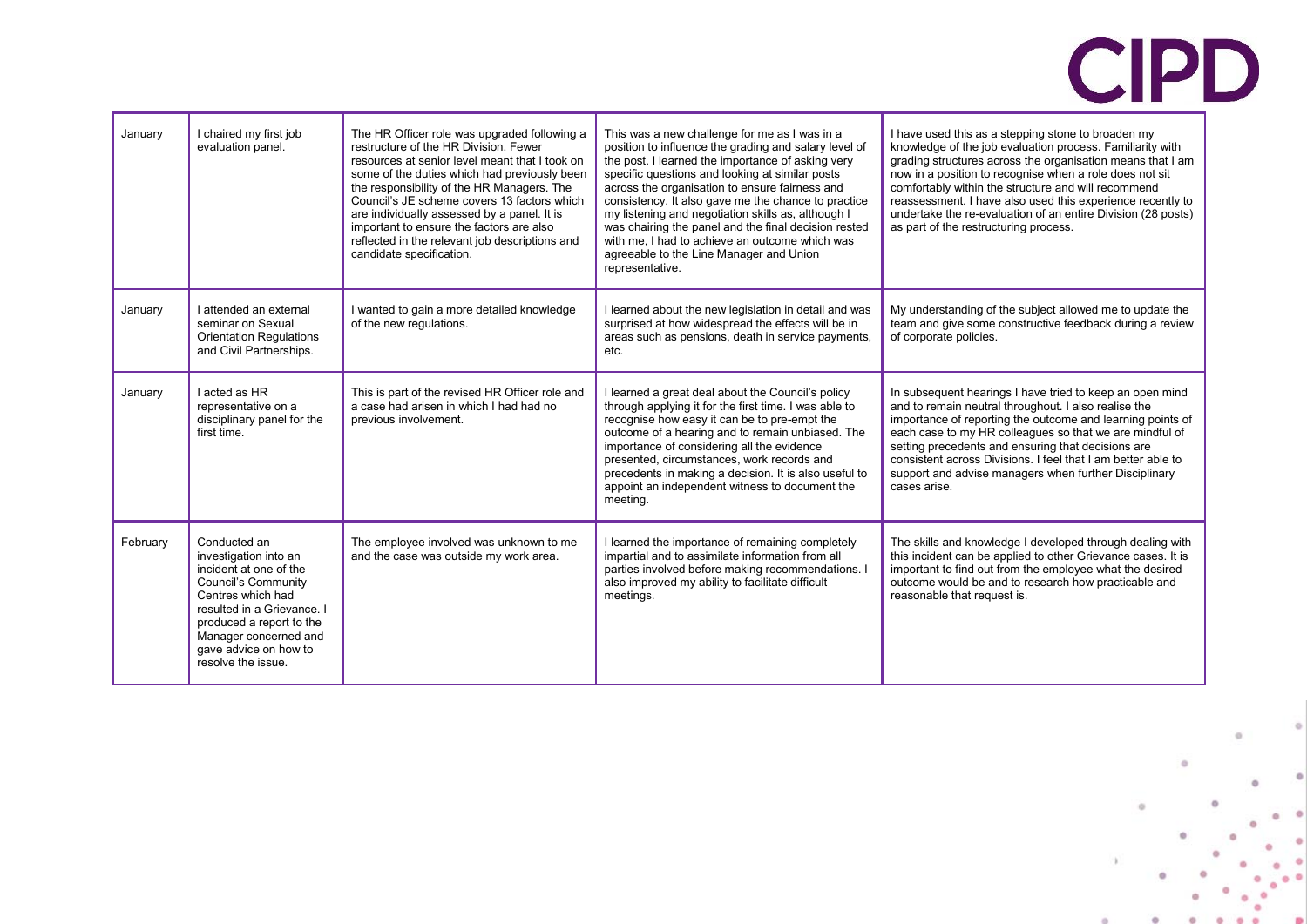| February | I co-presented a training<br>course on Absence<br>Management to Housing<br>Divisional managers.                                                                                                                                  | Levels of sickness absence within the<br>Housing Division were running at a very high<br>level. In addition, I was receiving numerous<br>requests for advice on how to deal with<br>individual cases. This highlighted a<br>Management training issue.                                                                                                         | Co-presenting the course allowed me to further<br>develop my presentation skills and gave me more<br>confidence in this area. It also gave me a better<br>understanding of the issues Managers were facing<br>in relation to Sickness Absence cases within the<br>Housing Division.                                       | The course allowed me to develop and implement a<br>Divisional plan for managing sickness absence, together<br>with line managers and to set timescales to review cases<br>to ensure that planned meetings take place. I was able to<br>achieve management buy-in to the process, as a result of<br>the training, by demonstrating the benefits of following the<br>corporate procedure for individuals, service delivery and<br>their management time. |
|----------|----------------------------------------------------------------------------------------------------------------------------------------------------------------------------------------------------------------------------------|----------------------------------------------------------------------------------------------------------------------------------------------------------------------------------------------------------------------------------------------------------------------------------------------------------------------------------------------------------------|---------------------------------------------------------------------------------------------------------------------------------------------------------------------------------------------------------------------------------------------------------------------------------------------------------------------------|---------------------------------------------------------------------------------------------------------------------------------------------------------------------------------------------------------------------------------------------------------------------------------------------------------------------------------------------------------------------------------------------------------------------------------------------------------|
| March    | I acted as HR<br>representative at a<br>mediation session with a<br>member of staff, Union<br>and departmental<br>managers to informally<br>resolve an allegation of<br>bullying and harassment<br>made by a member of<br>staff. | A member of staff had some serious<br>concerns relating to certain incidents which<br>would have escalated into a formal grievance<br>had they remained unresolved.                                                                                                                                                                                            | I learned to have more confidence in my own<br>knowledge and experience as I was able to find<br>constructive solutions to the issues and negotiate<br>with Senior Managers/Union representatives to<br>persuade them to adopt a specific course of action.                                                               | My confidence in dealing with similar issues has increased<br>and, provided that I have a full understanding of the issues,<br>I will be able to become involved in similar cases for the<br>Council.                                                                                                                                                                                                                                                   |
| March    | I attended an external<br>seminar on Managing<br>Sickness Absence.                                                                                                                                                               | I am responsible for advising Managers<br>regarding managing long and short term<br>absence cases within my areas and required<br>to participate in formal absence management<br>meetings.                                                                                                                                                                     | I learned the importance of adhering to the statutory<br>"3 stage" dismissal procedure. The seminar also re-<br>iterated the importance of understanding the true<br>medical condition and the consequences of non-<br>compliance with the Disability Discrimination Act.                                                 | I have used this information to keep track of cases by<br>asking my Heads of Service for updates at every monthly<br>1-1 meeting to ensure that return to work discussions and<br>trigger interviews are taking place and by regular liaison<br>with Occupational Health.                                                                                                                                                                               |
| May      | I attended a forum on<br>Appraisal Skills following<br>the implementation of a<br>revised staff appraisal<br>system.                                                                                                             | Although I do not have responsibility for<br>conducting staff appraisals, Managers<br>frequently ask for advice/clarification on the<br>process. In addition, appraisal documentation<br>is often used in support of performance<br>management issues and I felt that a<br>comprehensive understanding of the system<br>would assist me in dealing with these. | I learned the importance of consistency and that<br>there should be no surprises - any problem areas<br>and concerns should be addressed outside of the<br>appraisal discussion. There were a number of softer<br>skills for managers around questioning techniques,<br>listening and ways to provide effective feedback. | I will be better equipped to relate the support I give to<br>Managers' specific needs as I have a more comprehensive<br>understanding of the process.                                                                                                                                                                                                                                                                                                   |
| June     | Played a lead role in the<br>restructure of the Finance                                                                                                                                                                          | I had not previously been involved in a<br>Divisional restructure from start to finish and                                                                                                                                                                                                                                                                     | I achieved a more in-depth understanding of the<br>corporate policy on the Management of HR Related                                                                                                                                                                                                                       |                                                                                                                                                                                                                                                                                                                                                                                                                                                         |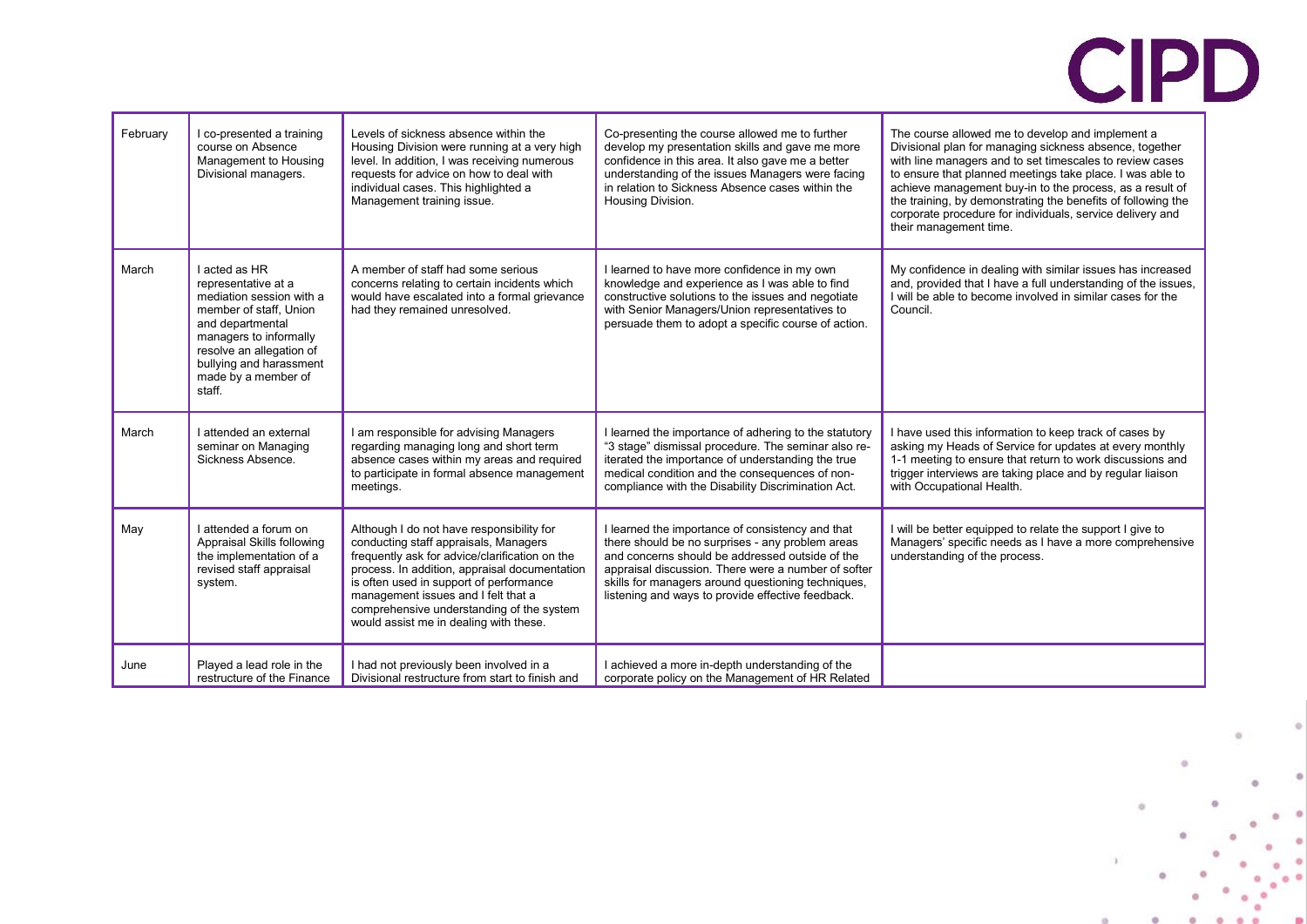|                 | Services Division.<br>including consultation,<br>redeployment,<br>redundancies and the<br>recruitment of vacant<br>posts.                                                                                                    | wanted to learn more about the planning and<br>implementation processes.                                                                                                                                                                                                           | Change, the importance of timetabling and also<br>legislation relating to redundancy issues. The failure<br>to follow our procedures would leave the Council at<br>risk to claims of unfair dismissal.                  | I have subsequently been involved in two further Divisional<br>restructures and have been able to apply the skills and<br>knowledge I have developed to these.                                                     |
|-----------------|------------------------------------------------------------------------------------------------------------------------------------------------------------------------------------------------------------------------------|------------------------------------------------------------------------------------------------------------------------------------------------------------------------------------------------------------------------------------------------------------------------------------|-------------------------------------------------------------------------------------------------------------------------------------------------------------------------------------------------------------------------|--------------------------------------------------------------------------------------------------------------------------------------------------------------------------------------------------------------------|
| June            | Agreed to participate in<br>requesting feedback from<br>two of my departmental<br>managers as part of my<br>annual appraisal.                                                                                                | I work very closely with managers in these<br>areas and it was helpful to ask their opinion of<br>the way I provide an HR service and how I<br>can continue to improve.                                                                                                            | The way I perceive myself and the service I provide<br>does not always correspond with other people's<br>opinions.                                                                                                      | Step back and take a broader look at the way my actions<br>and explanations are being received. How negative<br>messages can be received positively if the reasons behind<br>them are fully explained.             |
| June<br>onwards | Carried out research on<br>legislation and best<br>practice to identify, update<br>and challenge references<br>which failed to comply<br>with Age Legislation.                                                               | The new rules around Age Discrimination<br>came into effect in October 2006. I needed to<br>ensure that Managers were aware of the<br>implications and that job descriptions,<br>candidate specifications, recruitment<br>advertising, etc. did not contravene the<br>regulations. | I increased my knowledge of the regulations and<br>their impact. I now feel confident in recognising<br>terminology which is compliant and when to<br>challenge those that aren't.                                      | I wrote and circulated a brief factsheet to Managers<br>explaining the impact of the Age Discrimination regulations<br>and giving examples especially in recruitment of how<br>phrases can be re-worded correctly. |
| July            | Provided 1-1 interviewing<br>techniques training to an<br>inexperienced Line<br>Manager, sat on an<br>interview panel with her<br>and gave constructive<br>feedback and advice on<br>the way the interviews<br>were handled. | The Manager concerned was relatively new<br>to the interviewing process and had<br>requested support and feedback having had<br>decisions challenged at a previous set of<br>interviews.                                                                                           | I learned the importance of delivering feedback in a<br>positive yet honest manner.                                                                                                                                     | I will use this experience to boost my confidence when<br>dealing with managers who have not requested feedback<br>but for whom it would be beneficial.                                                            |
| July            | Spent a day work<br>shadowing the<br>management team and<br>frontline staff in the<br>Contact Centre.                                                                                                                        | This is the area which presents me with the<br>most challenges and I wanted to see things<br>from staff and managers' perspectives to<br>enable me to provide a better service.                                                                                                    | I saw first-hand some of the difficulties presented by<br>operating a Contact Centre within a local authority<br>environment. I also began to understand how the<br>advice I give can sometimes be seen as obstructive. | Appreciate the reactive nature of frontline customer<br>services and work with the Contact Centre to design a<br>mutually acceptable service level agreement.                                                      |
| September       |                                                                                                                                                                                                                              |                                                                                                                                                                                                                                                                                    |                                                                                                                                                                                                                         |                                                                                                                                                                                                                    |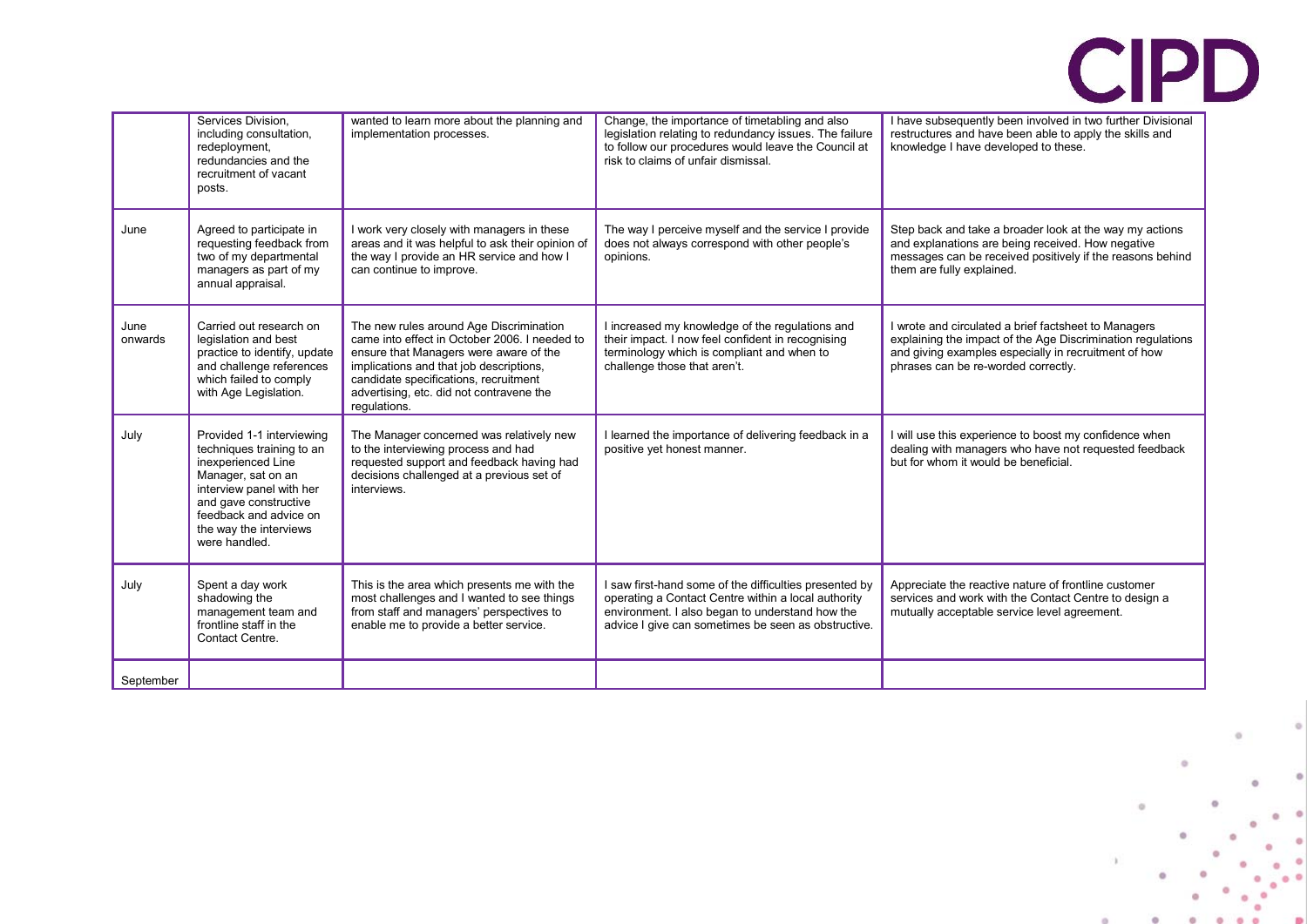|                        | I attended an external<br>seminar on Disciplinary<br>and Grievance<br>procedures.                                                                                                                   | I had been involved in a wide range of<br>Disciplinary and Grievance hearings over the<br>past few months and felt confident in the<br>practical application of the corporate policy.<br>However, I wanted to ensure that my<br>knowledge was thoroughly up to date.                                    | As well as updating my knowledge of Disciplinary<br>and Grievance legislation and its practical<br>application through case studies, I gained a fuller<br>understanding of the process through participating<br>in role play and practical exercises. I was able to<br>critically appraise my own performance at<br>Disciplinary and Grievance investigations and<br>hearings and consider what I could do better.         | I presented the information that I had learned from the<br>seminar to HR colleagues at a team meeting. I also<br>provided feedback in the review of the corporate<br>Disciplinary and Grievance policy and was able to<br>recognise areas where we were not following best practice.<br>These have been revised and are currently in negotiations<br>with the Trade Unions.                                                                                                                                                                                                                                                                     |
|------------------------|-----------------------------------------------------------------------------------------------------------------------------------------------------------------------------------------------------|---------------------------------------------------------------------------------------------------------------------------------------------------------------------------------------------------------------------------------------------------------------------------------------------------------|----------------------------------------------------------------------------------------------------------------------------------------------------------------------------------------------------------------------------------------------------------------------------------------------------------------------------------------------------------------------------------------------------------------------------|-------------------------------------------------------------------------------------------------------------------------------------------------------------------------------------------------------------------------------------------------------------------------------------------------------------------------------------------------------------------------------------------------------------------------------------------------------------------------------------------------------------------------------------------------------------------------------------------------------------------------------------------------|
| October                | I attended a training<br>course on Facilitation<br>Skills.                                                                                                                                          | Many meetings are convened which have no<br>clear plan on what needs to be achieved.                                                                                                                                                                                                                    | A well facilitated meeting with an effective agenda<br>and specific objectives can greatly improve<br>communication within the organisation environment.                                                                                                                                                                                                                                                                   | Techniques learned on the course have assisted me in the<br>preparation and planning of meetings and given me some<br>useful pointers around building rapport, managing group<br>dynamics and handling conflict. On receiving meeting<br>requests I am now challenging the requirement for me to<br>attend, which has improved my time management skills.                                                                                                                                                                                                                                                                                       |
| November               | I attended a training<br>course on Coaching Skills.                                                                                                                                                 | The course was a pilot for which I was asked<br>to assess and feedback on the content and<br>its value for staff.<br>was also interested in attending as many of<br>these skills are very relevant to my HR role in<br>areas such as interviewing, performance<br>management issues and job evaluation. | I gained a greater understanding of my own<br>personal coaching style, how I react to a range of<br>workplace situations involving staff and how I come<br>across to others. I also learned some useful<br>techniques around assessing situations and<br>balancing the need for support with the need to<br>challenge and putting the onus on the job holder to<br>identify and agree the need for change/<br>improvement. | I provided feedback to the Learning and Development<br>team on the effectiveness of the course and who would<br>benefit. I also shared information and handouts across the<br>HR team.<br>The course was highly practical and focused on issues that<br>Managers face when dealing with managing performance<br>in the workplace. A situation arose shortly after the course<br>where I was required to advise a Manager on how to deal<br>with poor performance and conduct. The skills and<br>exercises that I had gained on the course gave me enough<br>confidence to give advice whilst encouraging them to come<br>to their own decision. |
| January to<br>February | Provided clear direction<br>on HR service by devising<br>a contract/service level<br>agreement with the<br><b>Contact Centre</b><br>management team on<br>appropriate levels of HR<br>intervention. | Frequency and urgency of demands made on<br>HR in relation to staffing issues within the<br>Contact Centre could not be accommodated<br>within my day to day workload.                                                                                                                                  | A better understanding of how departments can<br>work together to achieve an outcome which is<br>mutually understood and accepted when the roles<br>and timescales are clearly defined.                                                                                                                                                                                                                                    | This has given me a much wider view and perspective of<br>how other departments operate and of how valuable their<br>input can be. I will adopt this approach across the other<br>departments for which I have responsibility.                                                                                                                                                                                                                                                                                                                                                                                                                  |